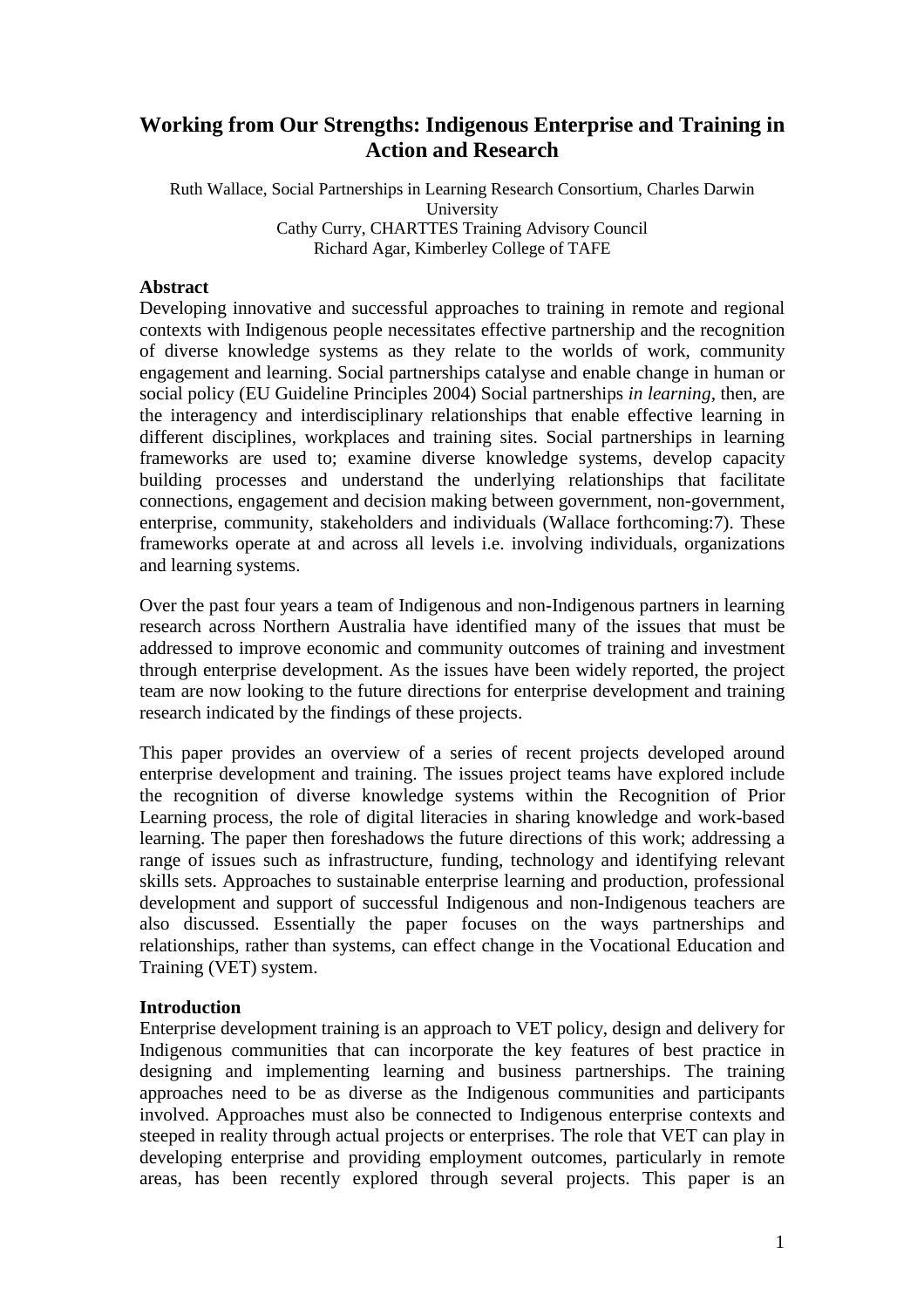opportunity to consider the key learnings realised through the projects and develop a vision for the future of enterprise development and training with Indigenous enterprise owners and community members, industry partners and registered training organisations. The projects all began with a vision  $-$  a vision that included the opportunity for personal / family gain and improvement, but also often the desire to follow a dream and destiny and to build opportunities for their community and other Indigenous people

The analysis of a series of Indigenous enterprise development training projects, focusing on enterprise establishment, e-learning, recognition of prior learning across diverse knowledge systems, literacy and numeracy development, has identified a series of key issues for stakeholders. These issues are discussed in terms of training policy, the role of learning partnerships, professional practice and pedagogy, training frameworks and diverse knowledge systems. The authors acknowledge all of the Indigenous and non-Indigenous partners throughout these projects who have generously shared their ideas, learning and experience, who challenge us to expect more and persist in making positive Indigenous workforce outcomes, happen.

#### **Significance**

The National Strategy for VET 2004-2010, *Shaping Our Future,* identified four national objectives and 12 strategies to meet the needs of the VET sector in Australia over 6 years. This project particularly targets National Strategy Objectives 2 and 4 by aiming to ensure Indigenous Australians have the skills for viable jobs, a shared learning culture, increased business development and employment opportunities that lead to greater economic independence with employers and individual are at the core of VET. Indigenous people have identified the essential role of sustainable economic development in community independence, cultural maintenance, self-esteem and economic independence and the importance of engaging Indigenous people in productive economic activity. The *Northern Territory Indigenous Economic Development Strategy* recognises the strength, resilience, diversity and cultural integrity of Indigenous people, and the high levels of disadvantage which impact the capacity of people, families and communities to engage in economic and social development activities. Indigenous enterprise training and development has operated in many cases to meet the aims of Indigenous people and communities. Altman (2001) in a study of sustainable development options on Aboriginal land, suggested that there is a need for a hybrid approach that includes scientific, biological social, commercial viability and *Indigenous expert assessment of cultural practice* (p8). For enterprise development and training this means we need a new way to understand and incorporate all of the social, human and capital and physical capital in any model. Training programmes need to relate to a new nomenclature related to regional financial backing, that targets *previously unrecognised productive activity has spin-off benefits to industries and regions beyond the Indigenous estate (Altman 2001:8)*.

There is enormous potential for development of Indigenous enterprises, particularly where there are natural strengths, such as cultural tourism and land management. VET has an important role to play in this development that has not been fully realised for a number of reasons. Over many years, high numbers of Indigenous Australians have participated in VET training, however a much lower percentage of participants utilise this training as a pathway for higher level qualifications or employment. This outcome questions whether the efficacy of VET implemented models utilised. Boughton and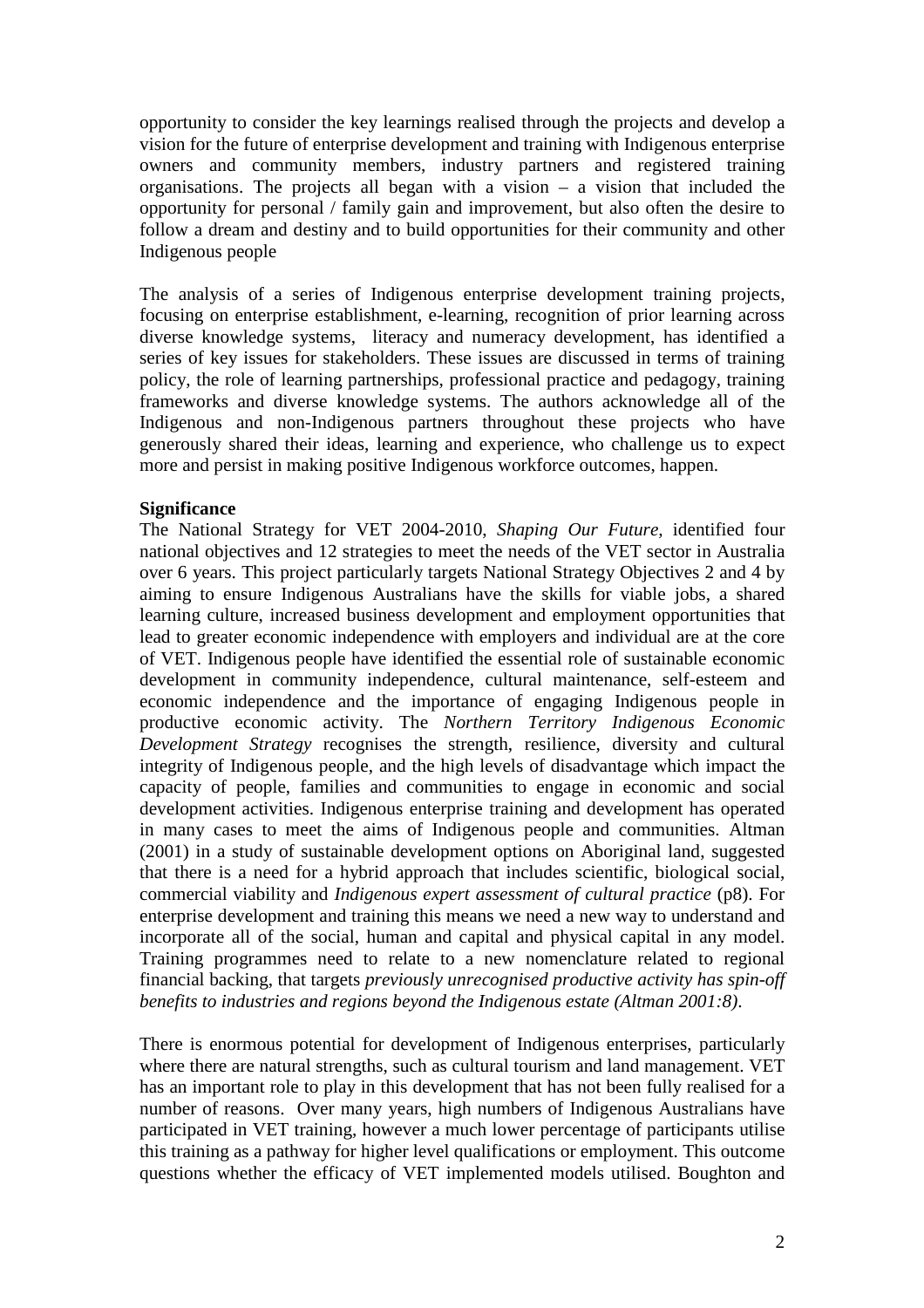Durnan (2003) ask if Indigenous people are being 'parked' in the VET system and point to the need to investigate the potential of VET pathways to contribute to sustainable and rewarding work and improved health and wellbeing outcomes. Training programmes for remote Indigenous people can work from deficit models that repeat the same training over many years. This training does not recognise the considerable knowledge and skill of Indigenous people that can be demonstrated in their own languages and contexts.

*Often the jobs or occupations that are identified for training in Aboriginal communities are those that do not incorporate or relate to traditional knowledge, languages or skills. They target the weaker skill levels of participants rather than capitalising and building on their strongest skills such as performance, cultural work and Indigenous traditional and contemporary knowledge* (Mark Grose, Skinny Fish Music, interview 19/04/2005).

Guenther, Young, Boyle, Schaber, and Richardson, (2005) identified the importance of training systems responding to client demand rather than driven by the suppliers' interests. In regional areas, a supplier driven programme may be typified by choosing courses based on the available teachers, using generic assessment from an alien environment or being driven by funding models rather than positive learning models. The importance of developing approaches to VET in Indigenous contexts, that develop employment opportunities and positive relationships with organizations that have the capacity and capability to support community and family goals are well recognised (O'Callaghan 2005). Of value then is then is to identify training approaches that reflect these priorities. Enterprise training is an approach to VET for Indigenous communities that has the potential to recognise Indigenous people's strengths to build financial and culturally sustainable livelihoods in remote, regional and urban contexts. Effective approaches to VET need to be identified and developed that incorporate best practice in designing and implementing learning partnerships with Indigenous communities.

#### **Literature review**

Conducting a review of research Miller (2005) found the key factors in implementing training that meets the aspirations of Indigenous Australians noted they include self development skills, completion of educational subjects and courses at all levels, employment, self determination and community development. These aspirations are the key starting point for developing and implementing a training plan with Indigenous people , training organisations and industry partners. Miller (2005) found seven key factors are associated with positive and improved outcomes from vocational education and training for Indigenous people that must be considered regardless of the location, time or context;

- *community ownership and involvement*
- *the incorporation of Indigenous identities, cultures, knowledge and values*
- *the establishment of 'true' partnerships*
- *flexibility in course design, content and delivery*
- *quality staff and committed advocacy*
- *extensive student support services*
- *appropriate funding that allows for sustainability'* (Miller 2005:5)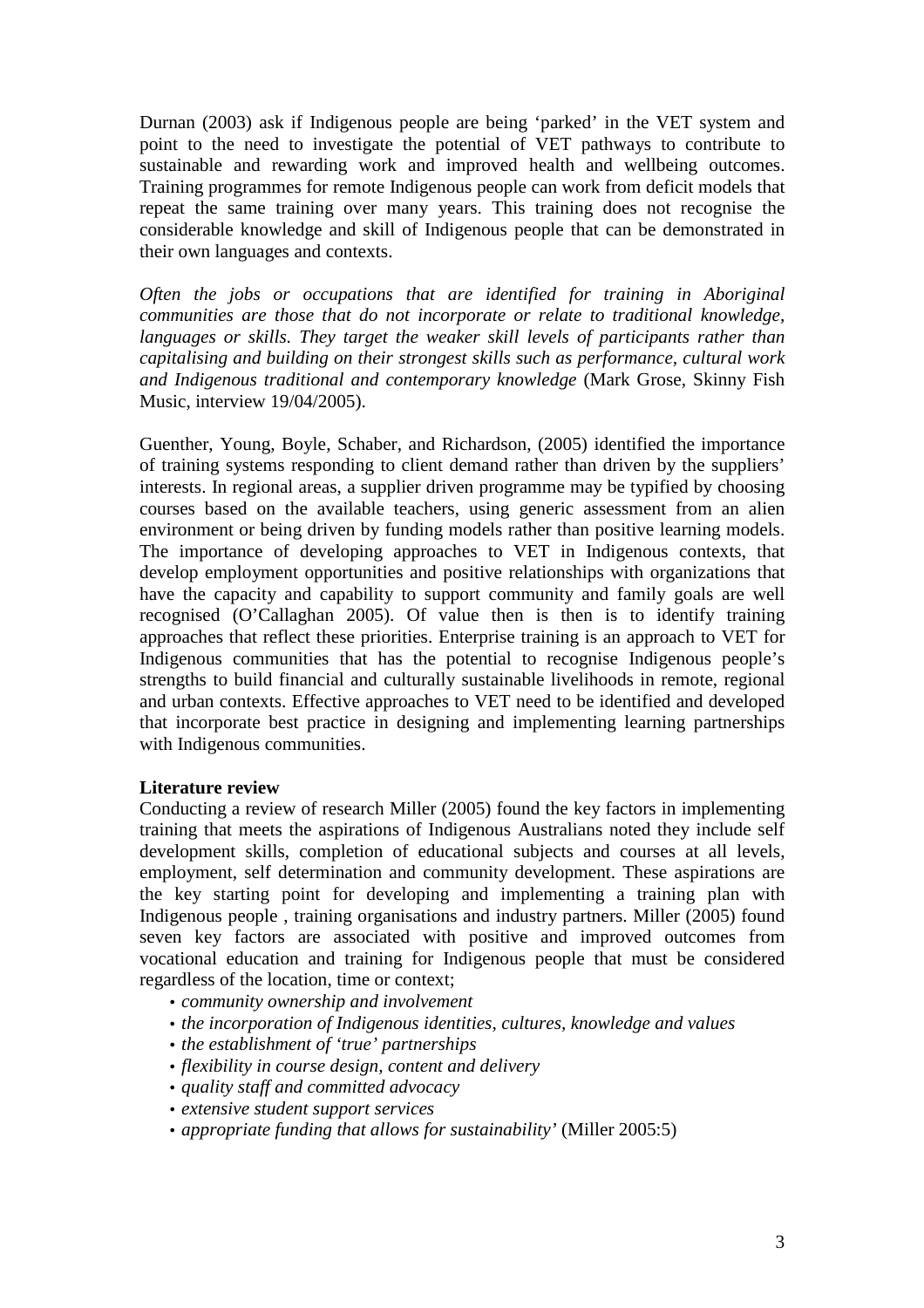In exploring partnerships and effective practices in delivering VET with rural and remote Indigenous communities, the *Djama in VET* (Langton et al: 1998) study found six interconnected issues in VET delivery with Indigenous communities that contribute to best practice. These resonate with Miller's considerations and develop our understanding of key concepts at risk of tokenisation through a lack of deep engagement in their implications, for example, ensuring VET delivery is culturally appropriate by ensuring Indigenous community culture and knowledge are completely integrated and the relevant community has control over all aspects of VET delivery. The authors note training needs to be matched with current and developing work, embedded into community and community business and preferably taught by Indigenous trainers. The training must be based on meaningful partnerships between VET providers and community based enterprises where roles, practices and contexts related to training are justly negotiated. The learning relationships respect, and are sensitive to Indigenous cultures and community development interests. Indigenous authority is of central importance in all aspects of the programme implementation. This is evident through the use of curriculum materials developed and tested for Indigenous communities, full participation of Indigenous Elders, employers and trainers, transparent processes and procedures to conduct the training and formal agreements that outline these principles and mutual responsibilities for all parties. Underlying these issues is the shared ownership of learning and relationships that underpin learning partnerships. An important element of these learning partnerships is the growing critical consumerism of the learning system.

Lifelong, or lifewide, learning frameworks can be used to describe an integrated and workbased approach to VET. Lifelong frameworks relate to the *many different areas of life in which people continue to acquire and create new skills and knowledge throughout their lifespan* (Field 2005:1). Flamsteed and Golding (2005) have identified the issues for Indigenous enterprises, that are different to the majority of non-Indigenous enterprises. They are more likely to be linked to subsidised or noncommercial community based activity and have a history of non-indigenous management or financial control. Being community rather than owner operated, enterprises emphasise usefulness and employment for community members rather than profit. Indigenous community enterprise members, while having a marketable product, have far less capacity to access the capital to develop their business than non-Indigenous business owners. This includes access to business services, commercial labour markets, business models and sites and learning through involvement in other Indigenous businesses. Flamsteed and Golding (2005) emphasised the importance of learning through business and incorporating learning opportunities that are linked to earning, context specific, developed in parallel to actual work and applied through practice in commercial business activities. They also noted the importance of incorporating resources that developed in terms of Indigenous entrepreneurs and enterprises and potential students and communities needs.

The challenge for enterprise training and development partnerships, then, is to make the enterprise and participants the centre of the programme, rather than the partnered associations, trainers or industry owners. These were effectively summarised by Harrison (2004), and point to the need for partners need to institute consultation processes for developing content and training delivery and establish equal relationships between all stakeholders based on long term mutual trust. The RTOs must provide high quality training with trainers who have high level content skills,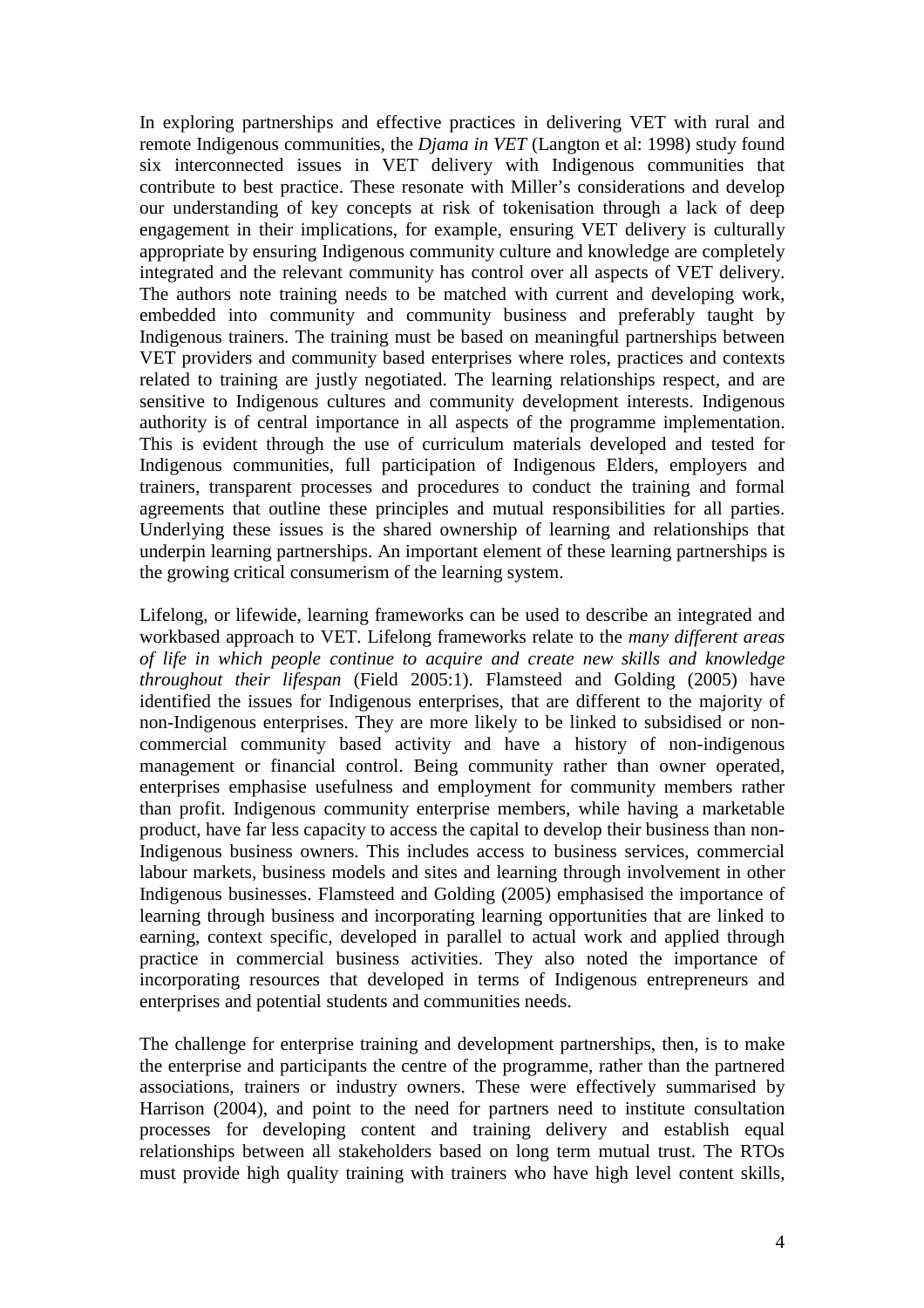technological and cross cultural knowledge. Training outcomes and products used, with industry support need to generate income and employment and be linked to actual industry practice. The partners need to demonstrate their commitment to long term economic and industry outcomes; this includes relevant government support programmes such as Community Development Employment Programme employment and management. The partnership must have a commitment to income generation and independence for Indigenous participants, community development and social outcomes at its core.

## **Approach**

Over the past 4 years a series of projects were undertaken by a partnership of Indigenous enterprise owners, Registered Training Organisations and Industry representatives to explore the role of accredited training and effective pedagogies. Key partners in these projects were Indigenous enterprise owners across northern and central Australia, Kimberley College of TAFE, CHARTTES Training Advisory Council, and Charles Darwin University. The team undertook a thematic analysis of the projects outcomes the role of digital literacies in sharing knowledge and workbased learning and foreshadow the future directions of this work including addressing infrastructure issues such as funding, technology and skills sets; approaches to sustainable enterprise learning and production, professional developing and supporting successful Indigenous and non-Indigenous teachers; focusing on partnerships and relationships rather than systems to effect change in the VET system. The number of enterprises or cottage industries that can be developed in remote areas are limitless, including accommodation, tours, transport, construction, fishing, bushtucker, agriculture, horticulture, catering, arts and craft.

# Top End Groove – Indigenous Tourism E-Learning

A national Indigenous Engagement project, funded by ANTA, was conducted in 2006 with Indigenous Tourism Operators from the Top End of Australia through which Indigenous enterprise operators trialled and developed e-learning and e-business tools and information for the establishment phase of an enterprise. Through the workshops, key issues in using digital technologies were identified by successful enterprises and training partners. Key in this process was an exploration and negotiation of ways etools can be used to support enterprise development training. The outcomes were analysed and presented as a website www.topendgroove.com.au. This website is a work in progress, Indigenous tourism operators now being trained as administrators of the website so they can manage their own material and web content, create blogs and gain online feedback from visitors to their business.

#### Our ART, Our PLACE, Our WAY – Sharing Art Centre Knowledge

In 2004 the project team, funded by WELL, developed resource tools that interpreted the work undertaken by Indigenous artists in remote art centres to the relevant competences and qualifications. This project sought to make the training system more applicable to Indigenous art centres and artists. Central to the project, was representing Indigenous artists' expertise, workplace learning, competence and contexts in a teaching and assessment tool mapped to the relevant national qualifications. The project focused particularly on building capacity in English Language and Literacy through the project rather than a barrier to participation and demonstration of competence. The resources and learning tools were stored on a CD-ROM format and copies distributed to art centres and training providers. As a result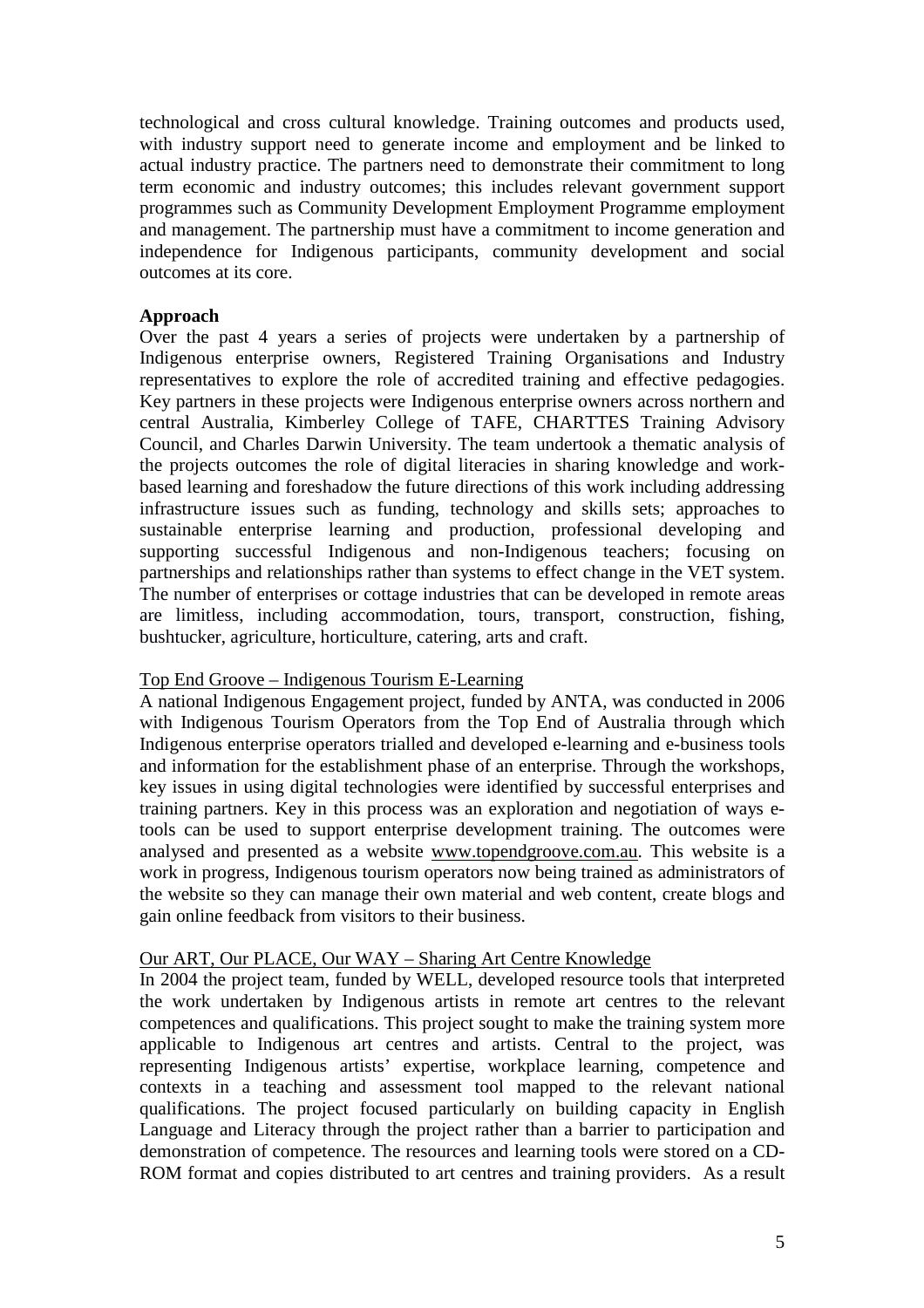of considerable interest by Indigenous artists and art centre management, the resource will be extended to Indigenous art centre management and operations.

#### Make It Real – Training For Enterprise

From 2004-2006, a national DEST project on successful Indigenous enterprise and training partnerships. Developed to explore policy and practices that would support enterprise training models with Indigenous people in the long term and to achieve high level outcomes for Indigenous people and communities. Five in-depth case studies of Indigenous enterprises were conducted across Australia and another sixty case studies analysed for issues related to good practice and strategies for developing businesses. This project brought together a unique knowledge source of VET professionals and Indigenous Community leaders who have been involved in establishing innovative and collaborative training partnerships in communities. The focus was to gain an insight into why these training enterprise partnerships were successful and to share the information and guiding principles for other enterprises and training providers. It is also significant that the project sought to ensure a strong Indigenous voice through active participation from design to implementation. These findings and tools were presented in multimedia format on CD-ROM.

## Working from Our Strengths: Using e-learning to recognise knowledge and competence in Indigenous enterprise training and development

This Australian Flexible Learning Framework, project enhances practitioners' ability to work in flexible ways with diverse client groups and developing innovative and flexible approaches to assessment and skills recognition. This project identifies the VET industryspecific English based literacy inherent in the Certificate IV in Training and Assessment, and recognises a range of cultural, workforce, digital, visual and other literacies. These literacies are necessary to engage in workforce learning and development or to establish and sustain a viable enterprise that offers ongoing and valued employment in regional and remote Indigenous communities. Participants have identified the literacies evident in their learning and workplaces and the ways these were identified or developed over their studies. Each participant has identified the need to develop expertise and qualifications as a trainer, supervisor or assessor in their industry area to build their enterprise opportunities and capacity within their homeland/ outstation/ community. The final product outlines a series of guidelines for recognising and assessing competence in a range of literacies and provides examples of approaches and tools to recognise and assess the identified literacies.

# Working from Our Strengths – Recognising and building literacy through the Training and Assessment competencies

This project built on the work of Indigenous enterprise operators across northern Australia to develop effective strategies to ensure relevant, quality training and qualifications are implemented that support economic independence and knowledge management at a local and national level. Funded by DEST, the project used elearning tools and technologies to support Indigenous enterprise operators' needed to map the development of training plan with their current and potential staff. Participants undertook recognition of prior learning (RPL) and current competence (RCC) processes that reflect the work undertaken in locally based enterprises and Aboriginal businesses using digital photographs, videos and stories, e-portfolios and web-based conferencing. The qualifications delivered related to the work in participating remote Indigenous enterprises; tourism, business and frontline management. The final product, a CD-ROM/DVD resource outlined the process for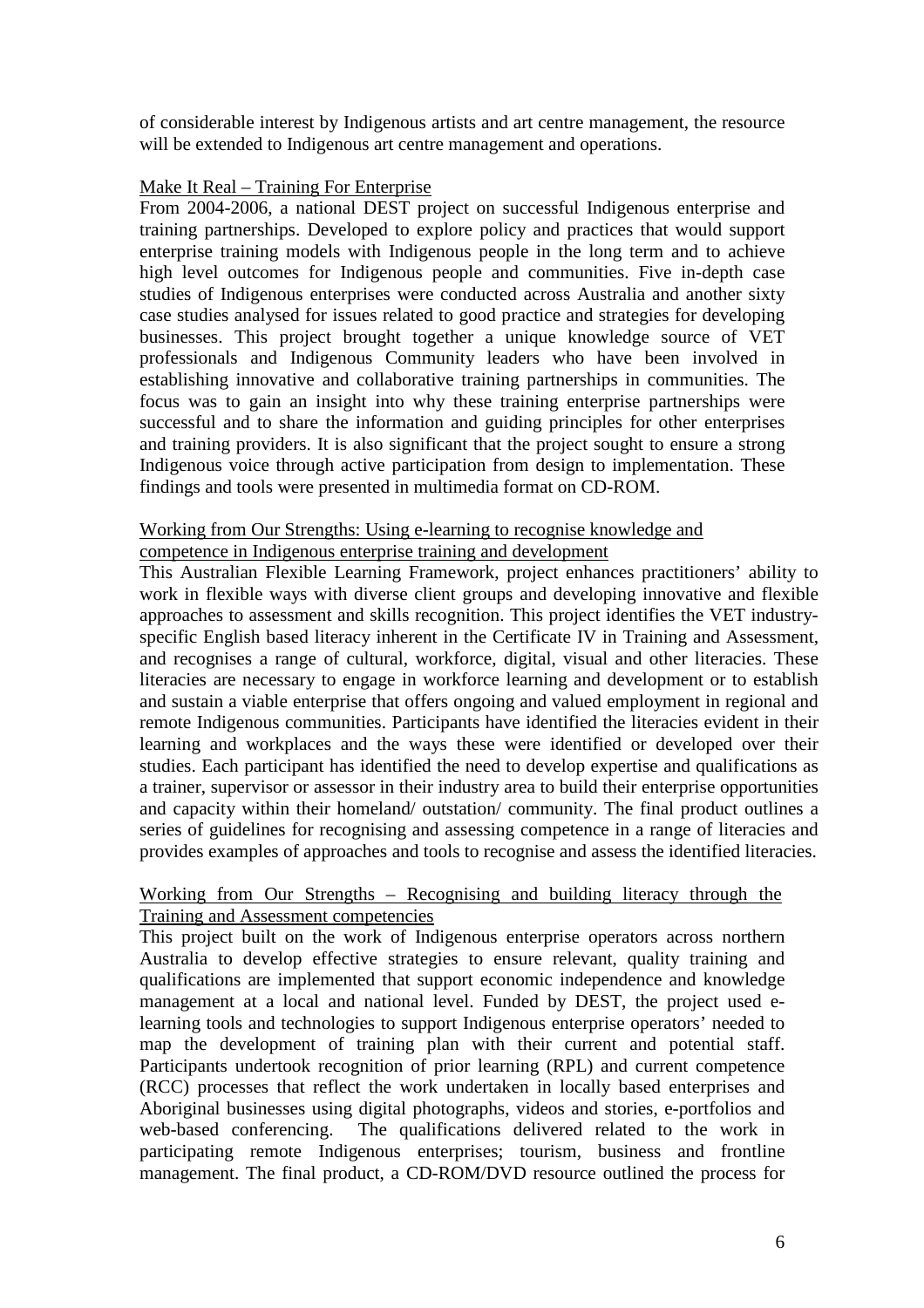developing a training plan with an Indigenous enterprise team, ways to use e-tools to collect evidence to apply for undertake RPL and RCC and examples of successful eapplications for RPL and training plans.

## **Findings and Discussion**

The important features of training and enterprise development have been outlined previously. The challenge is to translate these principles into deep and meaningful action rather than being tokenised without changing any tangible activities and behaviours. These are analysed through key themes across the projects. These projects' outcomes challenges VET providers to move to a model that works from Indigenous participants' strengths and is based on strong, sustainable social partnerships in learning.

*Training policy:* Indigenous enterprise owners demonstrated their competence within their chosen industry area through study to Certificate III and IV level, in areas such as music, arts, cultural tourism, business and aquaculture. Training policy that started by negotiating a strong learning partnership focused on employment outcomes was seen to support successful programmes. VET has and continues to play an important role in regional development partnerships (Allison, Gorringe and Lacey 2006), that could be enhanced by regional strategic planning and connections of enterprise groups to that plan and resources and better links with the regional landscapes in which they are located. Through these projects it was clear that training funding policy and evaluation needed to take a longer view of success, rather than being isolated from its industry and regional context. This is compliant with the Australian Quality Training Framework requirement that training is client focussed and industry relevant.

*Workbased Learning*: Workplace based learning and assessment was a key component of VET delivery where work, learning and assessment were well integrated. In the enterprise development workplaces, learning was based on the requirements of working in the Indigenous community context and cultural domains. Training was implemented according to students' individual needs and their involvement in work and cultural responsibilities and obligations. Through workbased learning, assessment was conducted by assessors strongly connected to the relevant enterprise's work context. In this way, training was customized to reflect the needs of the Indigenous client group. Trainers, trainees and employers negotiated the learning projects to match appropriate workplace activities. Training activities and resources were developed over time and become part of the learning culture and resources in the community. In this environment, student support was characterised by initially integrating the principles described Langton et al (1998), not an additional activity.

*Leaning Partnerships:* All case studies highlighted the importance of community ownership of learning partnerships. This challenged training providers and other stakeholders to take a holistic approach to engagement in the partnership and continually ensured enterprise owners maintained responsibility for the learning contract. It was not the role of training providers to generate the enterprise ideas, rather they can played an important role in sharing what is possible and how the VET system can help. Seeing what other people do was a great way to stimulate the imagination, as projects develop through sharing. Some of the learning was undertaken with other Indigenous enterprise peers through a community of practice. This reduced the emphasis on the trainer as the only expert. In successful partnerships,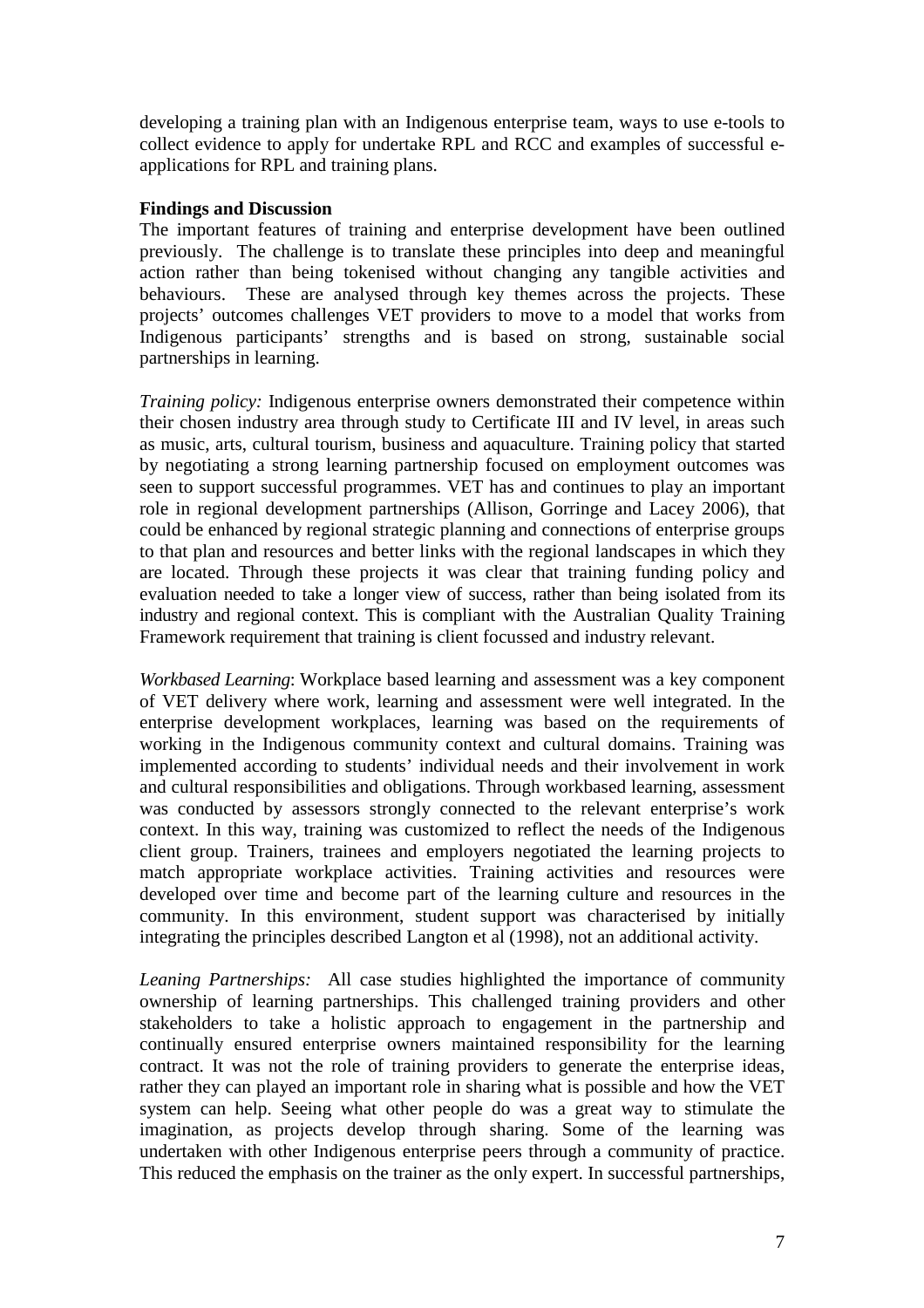facilitators, mentors and partners walked together with Indigenous enterprises, this is achieved in a number of ways. Trainers developed training experiences and materials in response to the area of need or interest identified with the enterprise and student. Training providers had a role to make people aware of a range of options but the vision had to come from the community. This changed the way a training team in a learning partnership was constructed, including trainers, community leaders, Aboriginal development officers and industry partners. Partners varied between the enterprises, however the members of each enterprise viewed them as being essential to their enterprises success. Industry support and business partners, where possible, were essential to enterprise development and sustainability. There are many ways this can happen, but all emphasized the importance of the Indigenous family, clan or tribal group leading the direction and processes of the enterprise and training.

*Professional practice and delivery:* Quality training programmes facilitated by expert trainers/learning facilitators over a long term partnership made a significant difference to enterprise success. Effective training programmes developed though shared knowledge and trust, assumed Indigenous people had considerable knowledge and competence to bring to the training relationship and focused on positive elements and outcomes. Trainers with high skill levels in relevant areas and appropriate crosscultural knowledge were identified and supported to develop sound learning relationships. It was important to link delivery of training (and assessment) to actual industry practice, relating both directly to work on the ground.

Working with Indigenous enterprises is based on long term interactions based on trust and commitment. Partnerships with Elders and local experts were significant in recognising students' knowledge, competence in a range of contexts and supporting the integration of learning into the everyday work environment. It is only after having a clear idea about participants' aims for their enterprise that the trainer could negotiate the training plan, even when the trainer disagrees with that assessment. The most successful enterprise training programmes started with what the individuals wanted to achieve and then worked back to the training system, deciding which units would be appropriate, which should be delivered together, when, who else might need to get involved and how it could it lead to a full qualification. This tailor-made approach to developing a training plan took considerably longer than a standard qualification, is was progressive over the life of the partnership and achieved better outcomes for all stakeholders. This was evident in workforce outcomes, completed studies, continued studies and extension of the programme to other enterprise partners.

Enterprise owners and trainers involved in training had expressed frustration in the previous lack of recognition of their knowledge and competence and the overriding emphasis on Standard English Literacy in assessment resources. We found the existing resources were inappropriate for Indigenous people who had worked at a high level of competence within their community, had established and sustained successful enterprises. Many people wanted to take up competences in the Certificate IV Training and Assessment to extend their enterprise's viability and offer remote appropriate training, supervision and assessment services to RTOs and industry.

*Training frameworks:* Qualifications were not the final aim of training; employment and personal outcomes needed to be the focus of any training framework. Training outcomes and assessment were more relevant and successful where delivered on the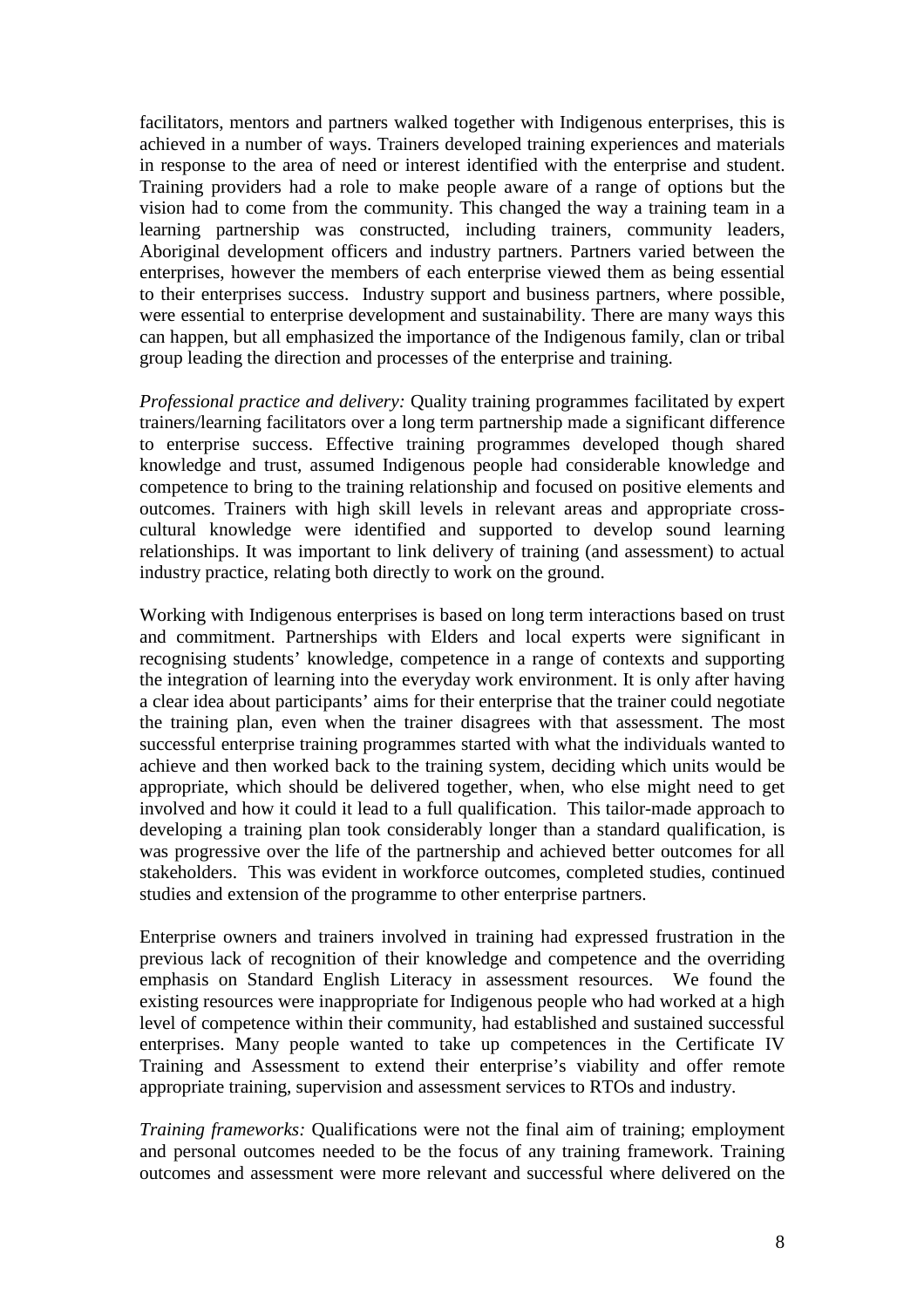job, particularly in remote areas, where industry 'context' is very different from anywhere else. There was a need for training providers to be creative in exploring a range of training packages combinations that are customized to clients' needs. That is, programs that consider clients' long term needs first, and secondly the other issues such as who will fund it, what will be delivered, who will deliver it. Training frameworks developed understood the flexibility of National Training System and ways to adapt the relevant training package to meet enterprises' requirements. The framework reflected the enterprise's goals rather than a single qualification or unit of competence.

*Diverse knowledge systems:* Enterprise training recognises the importance of working with local community knowledge about governance, cultural knowledge, land ownership, and enterprise owners' priorities for the business and their lives. Digital knowledge systems and resources offered considerable opportunities to work in new ways. Technology has become increasingly intuitive and accessible in remote areas, making the use of ICT more viable. Digitally based resources supported people to learn and demonstrate competence across language and knowledge systems. Key to this is the role of Indigenous people in the development of the resources, using software and hardware resources within the enterprise and collecting evidence through an e-portfolio. The e-portfolio needed to be controlled by the students; its appearance, construction, the inclusion of a range of multimedia. The optimal use of multimedia is used in the normal operation of the enterprise and any training built the capacity and resources for that enterprise. Visual and audio means were used to demonstrate competence that has hitherto unrecognised by assessors and ensure students are assessed fairly and accurately.

#### **Conclusion**

The research described suggests some new directions to explore in partnership with RTOs, trainers, Indigenous enterprise owners and industry partners. Any training enterprise development training is framed by social learning partnerships that work across diverse knowledge systems and unequal power structures. Effective training is first and foremost about good partnerships, investing in the development of strong partnerships before, during and after training periods will improve the training and its outcomes, in the long term. Being able to accurately understand, describe and support frameworks for social partnerships in learning will make a significant difference in moving from a check list for effective training to being able to actualise the concepts described. Indigenous enterprise development training is part of core business and can be effectively developed with mainstream and Indigenous specific programmes that focus on building successful enterprise. Training is discussed, negotiated in the context and with the people who will participate in the training. Training is linked to diverse knowledge sets and experiences, this requires partnership with the people who recognise, understand and own this knowledge. These partnerships need to be developed so that the professional decisions are valued and recognised, this may be through investigating the developments in the Training and Assessment qualifications and associated payments.

Training can be negotiated within a framework that incorporates employment outcomes, teaching, assessment and learning strategies, units and resources. The framework can include a number of approaches that can build better approaches to training with Indigenous people and enterprises. Skills sets may be a better starting